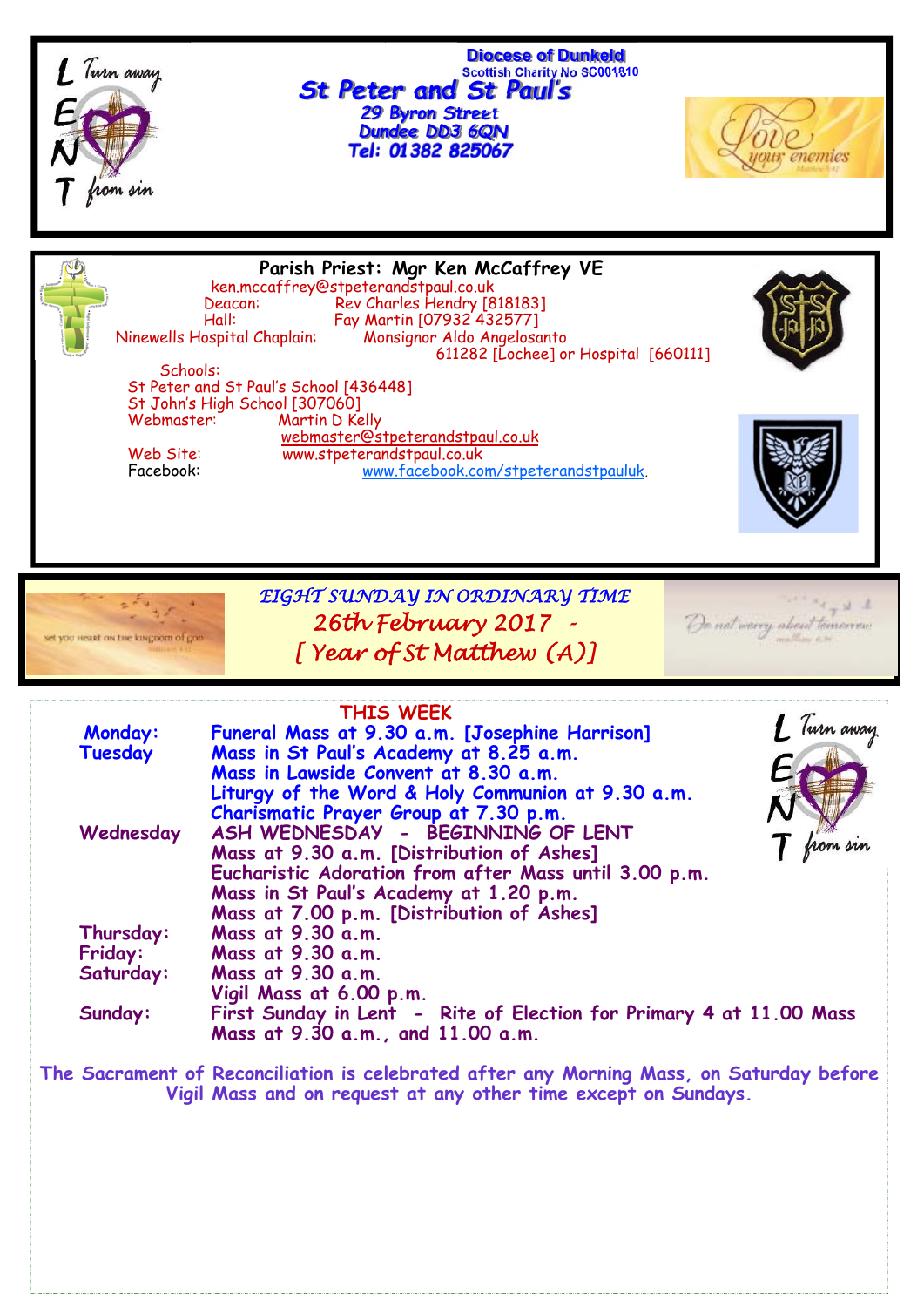# *Of your charity, please pray for:*

**Our recently deceased: Josephine Harrison [ Funeral Mass on Monday at 9.30 a.m., & George Taylor [Funeral Mass on Tuesday 7th March at 9.30 a.m.**

**and for all whose anniversaries occur at this time: Brigid & Dolly McGovern, Mable Dailly, Catherine Brogan, David Mass 7 John Macgregor** 

**for those sick in hospital: Janet Low, Paul Kirkwood, Marie Kilhooley & Angela Waddell and all those who are sick or housebound in our parish and receive the Eucharist each Sunday**.

**If someone is sick at home, please let Fr Ken or Deacon Charles know.** 

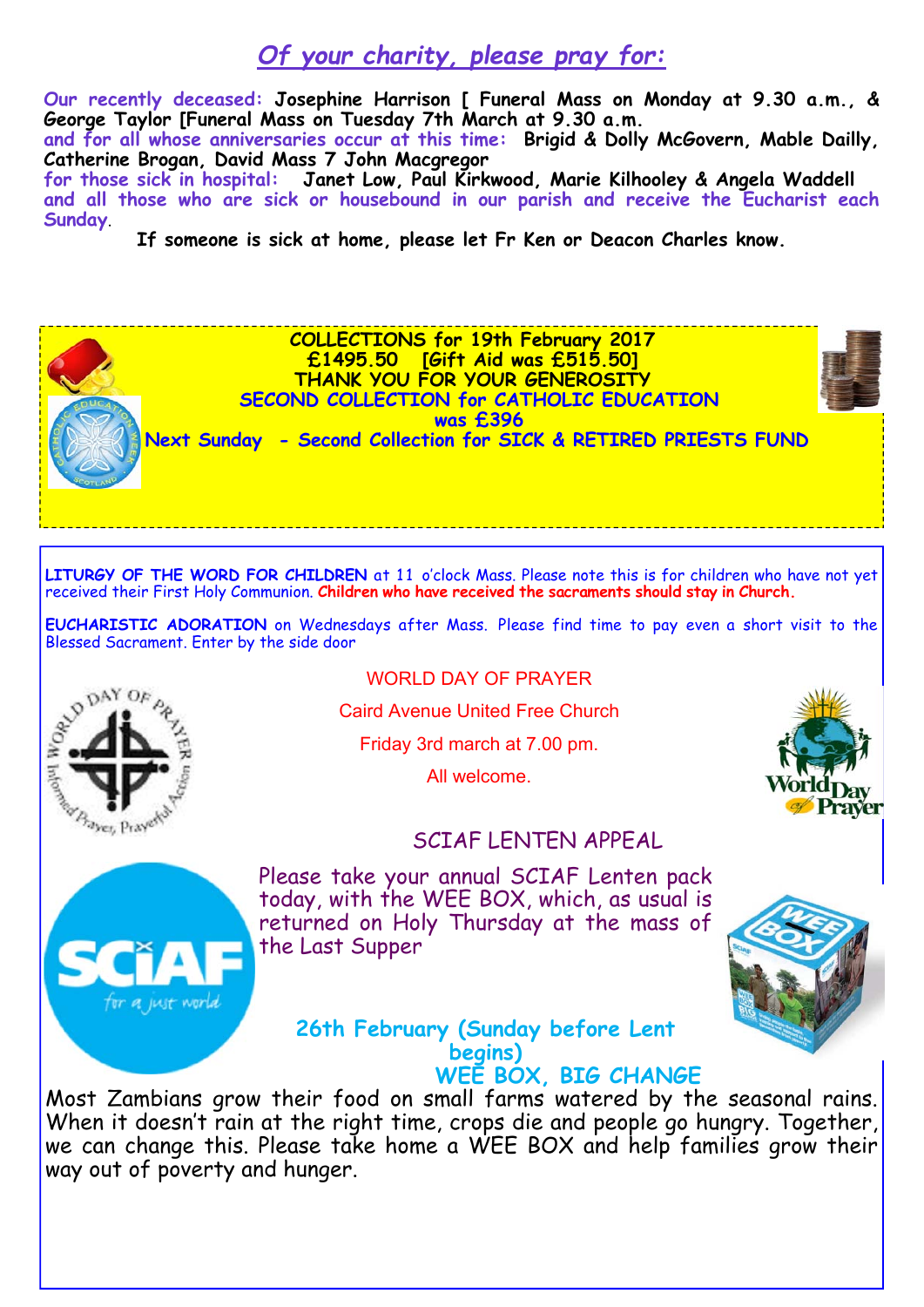# *REFLECTION FOR EIGHT SUNDAY OF THE YEAR*  **Blessing: Do Not Worry - Be marked by compassion** *"Your heavenly Father already knows all your needs, and he will give you all you need from day to day if you live for him and make the Kingdom of God your primary concern." Matthew 6:32-33* Do not worry about anything in life what you'll eat, or what you'll wear. Look at the birds of the air, or the flowers in the field. If God takes such good care of birds and flowers, how much more will He care for you? So don't be afraid. Instead, let your lives be marked by compassion and generosity, sharing what you have been given with those in need, storing up your treasure in heaven instead of here on earth. And may the blessing of God - Creator, Redeemer and Sustainer - encourage and strengthen you in every good word and deed. \*\*\*\*\*\*\*\*\*\*\*\*\*\*\*\*\*\*\*\*\*\*\*\*\*\*\*\*\*\*\*\*\*\*\*\*\*\*\*\*\*\*\*\*\*\*\*

# **EXTRACT FROM POPE FRANCIS' LETTER TO THE WHOLE CHURCH FOR LENT**

## *'The Word is a gift. Other persons are a gift'*

Dear Brothers and Sisters,

Lent is a new beginning, a path leading to the certain goal of Easter, Christ's victory over death. This season urgently calls us to conversion. Christians are asked to return to God "with all their hearts" (*Joel* 2:12), to refuse to settle for mediocrity and to grow in friendship with the Lord. Jesus is the faithful friend who never abandons us. Even when we sin, he patiently awaits our return; by that patient! expectation, he shows us his readiness to forgive.

Lent is a favorable season for deepening our spiritual life through the means of sanctification offered us by the Church: fasting, prayer and almsgiving. At the basis of everything is the word of God, which during this season we are invited to hear and ponder more deeply. I would now like you to consider the parable of the rich man and Lazarus (cf. *Lk* 16:19-31). Let us find inspiration in this meaningful story, for it provides a key to understanding what we need to do in order to attain true happiness and eternal life. It exhorts us to sincere conversion.

Dear friends, Lent is the favorable season for renewing our encounter with Christ, living in his word, in the sacraments and in our neighbor. The Lord, who overcame the deceptions of the Tempter during the forty days in the desert, shows us the path we must take. May the Holy Spirit lead us on a true journey of conversion, so that we can rediscover the gift of God's word, be purified of the sin that blinds us, and serve Christ present in our brothers and sisters in need. I encourage all the faithful to express this spiritual renewal also by sharing in the Lenten Campaigns promoted by many Church organizations in different parts of the world, and thus to favor the culture of encounter in our one human family. Let us pray for one another so that, by sharing in the victory of Christ, we may open our doors to the weak and poor. Then we will be able to experience and share to the full the joy of Easter.

*Francis* From the Vatican on the Feast of St Luke